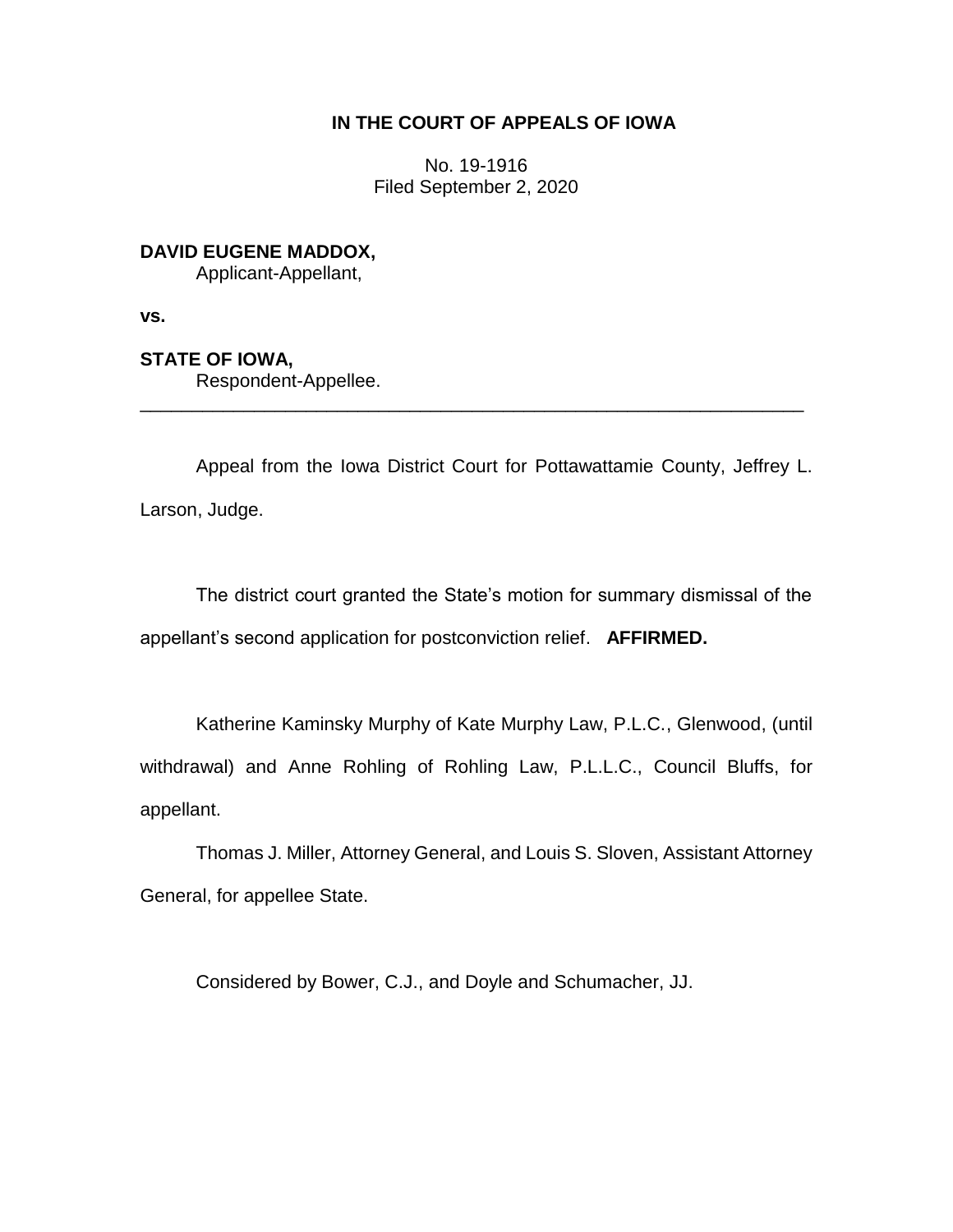#### **SCHUMACHER, Judge.**

David Maddox appeals from the dismissal of his second application for postconviction relief (PCR). The district court found his application to be untimely. We affirm.

#### **Background Facts and Proceedings**

Maddox was found guilty of attempted murder, first-degree kidnapping, and first-degree robbery in April 2010. He appealed his convictions, arguing the kidnapping conviction was unsupported by sufficient evidence and he received ineffective assistance of counsel due to counsel's failure to object on sufficiencyof-the-evidence grounds with respect to the kidnapping conviction. We found there was insufficient evidence to support Maddox's conviction for kidnapping in the first degree, and we remanded for entry of judgment and sentence for kidnapping in the third degree. *State v. Maddox*, No. 10-0831, 2011 WL 2075421, at \*8 (Iowa Ct. App. May 25, 2011).

After procedendo issued, Maddox was re-sentenced on August 18, 2011. He appealed, and the appeal was dismissed as frivolous. Procedendo issued on August 29, 2012. Maddox then filed a PCR application on November 27, 2012, amending it on March 16, 2015, and filing an addendum on March 3, 2016. Together, these documents alleged Maddox received ineffective assistance of trial counsel, citing at least fourteen perceived deficiencies in representation. Maddox also alleged he received ineffective assistance of appellate counsel due to the failure of counsel on direct appeal to address the deficiencies alleged to have occurred in the criminal trial.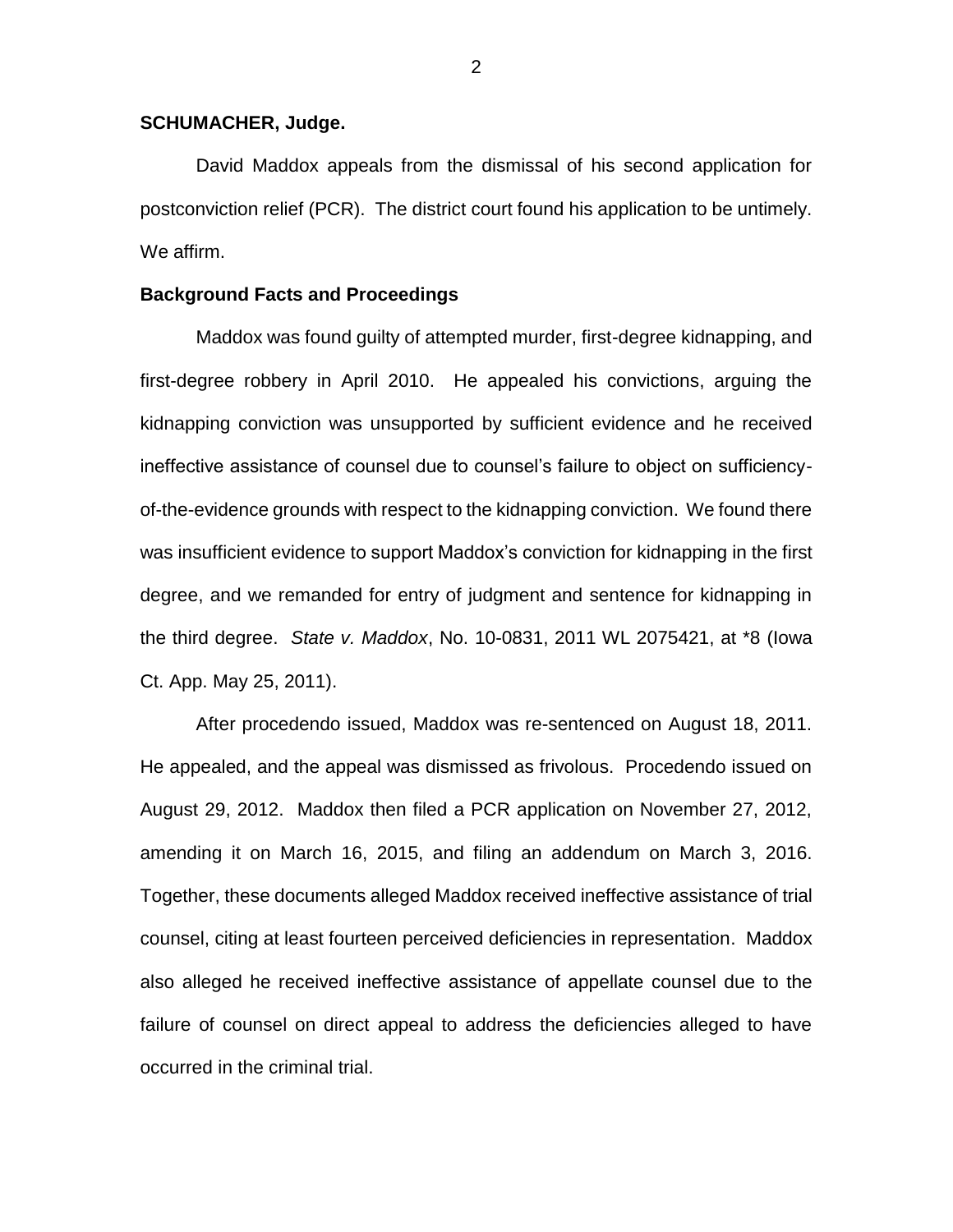On June 14, 2017, the district court rejected all of the ineffective-assistanceof-counsel claims raised in the PCR application and addendum. Maddox then appealed. This court affirmed the dismissal of his first PCR application. *Maddox v. State*, 17-1026, 2018 WL 4360898, at \*6 (Iowa Ct. App. Sept. 12, 2018). We considered arguments that Maddox's trial counsel was ineffective for failing to adequately advise Maddox of his right to testify, object to statements by the prosecutor during closing argument that allegedly constituted prosecutorial misconduct, object to evidence suggesting Maddox committed other bad acts, and make an adequate motion for judgment of acquittal as to the charges for robbery and attempted murder. *Id.* at \*2. Following our decision, procedendo issued on November 7, 2018.

On March 8, 2019, 121 days following procedendo, Maddox filed a second PCR application, later amended on May 22, 2019. The second PCR application argued Maddox received ineffective assistance of counsel during his trial, the direct appeal, the first PCR proceeding,<sup>1</sup> and the appeal from the first PCR proceeding. Iowa Code section 822.3 (2019) requires that PCR applications be filed "within three years from the date the conviction or decision is final or, in the event of an appeal, from the date the writ of procedendo is issued." Thus, the period in which Maddox could file a PCR application closed in 2015, three years after procedendo issued following the direct appeal from his convictions. However, Maddox argued his second PCR application was not untimely due to the doctrine

 $\overline{a}$ 

<sup>&</sup>lt;sup>1</sup> On page nine of the application in a footnote, Maddox concedes counsel provided effective representation.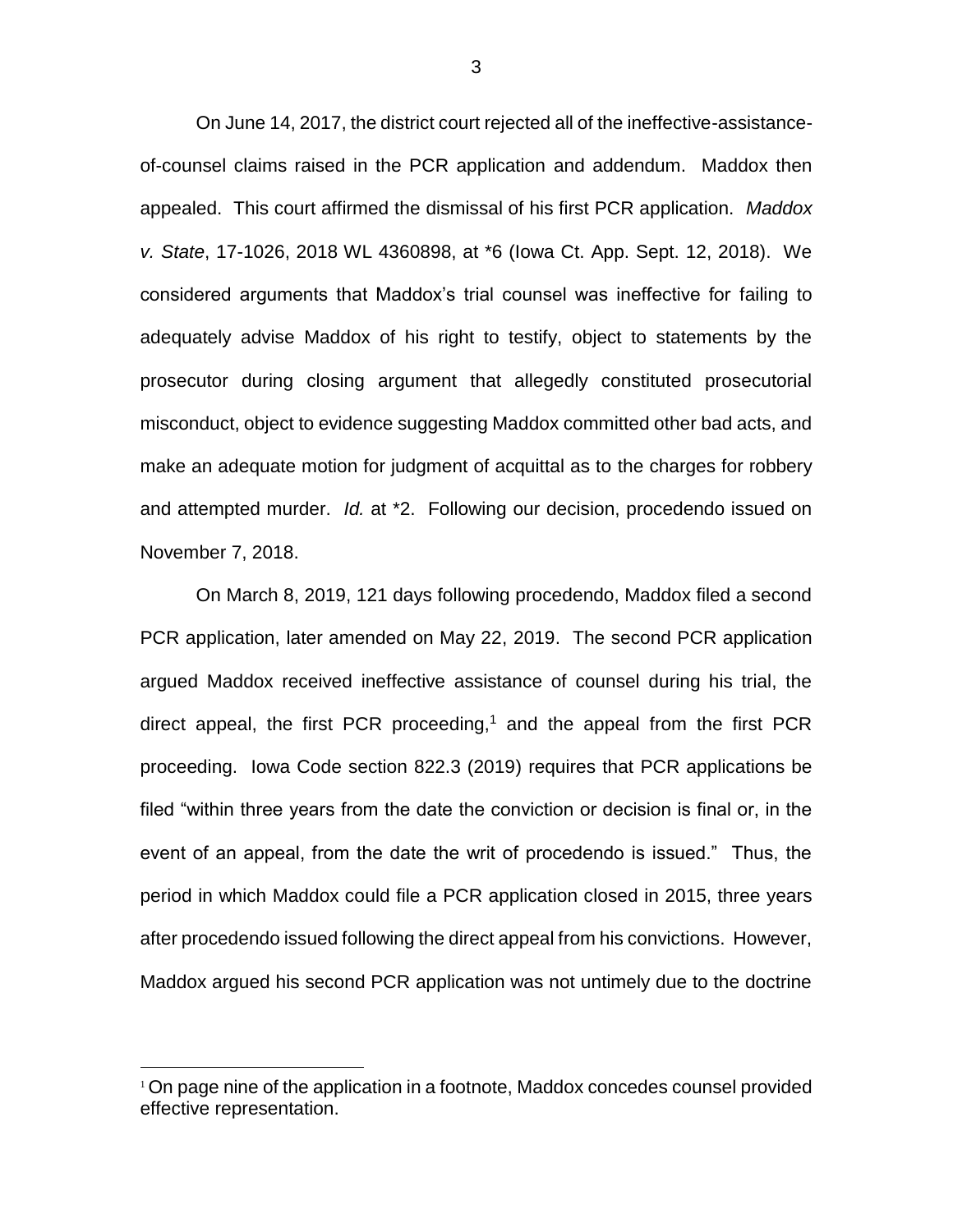announced in the Iowa Supreme Court's June 2018 decision in *Allison v. State*, 914 N.W.2d 866, 890–91 (Iowa 2018), which created a narrow exception to section 822.3 for claims that PCR counsel was ineffective in presenting claims that trial counsel was ineffective.

On October 23, 2019, the State filed a motion for summary disposition pursuant to Iowa Code section 822.6(3). The State argued Maddox's second PCR application merely restated arguments made in prior proceedings and was timebarred by section 822.3. The State further argued that the untimeliness of Maddox's second PCR application was not cured by *Allison*.

On November 18, 2019, the district court granted the State's motion for summary disposition, finding the second PCR application untimely because, in the language of *Allison*, it was not "filed promptly after the conclusion of the first PCR action."<sup>2</sup> *See* 914 N.W.2d at 890–91. Maddox appealed from summary dismissal, arguing the district court erred by holding that his second PCR application was not "filed promptly."<sup>3</sup>

 $\overline{a}$ 

 $2$  Although the State argued at the trial court level and on appeal that Maddox's claims are cumulative, such was not a basis for the trial court's dismissal.

<sup>3</sup> The district court found that recently enacted legislation related to *Allison*'s holding applied prospectively and not retroactively, and was therefore inapplicable to Maddox's case. The parties do not dispute this finding on appeal. Because we hold *Allison*, 914 N.W.2d at 891, did not save Maddox's second PCR petition, we need not address whether this recent legislation, apparently abrogating *Allison*, applies to this appeal. *See* 2019 Iowa Acts, ch. 140, § 34 ("An allegation of ineffective assistance of counsel in a prior case under this chapter shall not toll or extend the limitations period in this section nor shall such claim relate back to a prior filing to avoid application of the limitation periods.") (codified as amended at Iowa Code § 822.3 (2019)).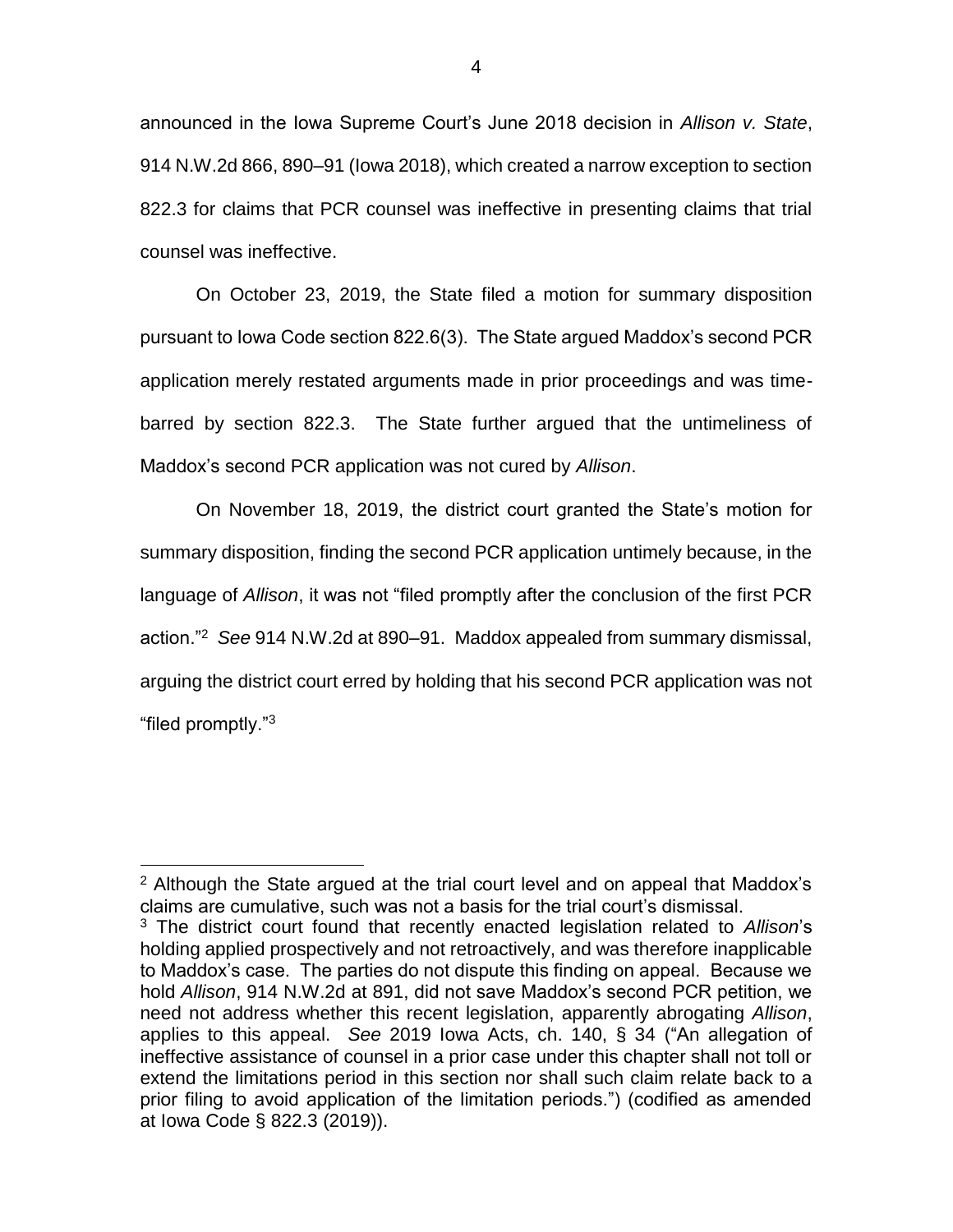### **Standard of Review**

"[W]e review a grant of a motion to dismiss a PCR petition for correction of errors at law." *Allison*, 914 N.W.2d at 870.

### **Discussion**

In the Supreme Court's *Allison* decision, the court created a "variant" of the doctrine of equitable tolling, saying that "when a timely PCR petition alleging trial counsel was ineffective is filed under section 822.3, the ineffectiveness of postconviction counsel in presenting the claim is a ground of fact sufficient to avoid the statute of limitations." 914 N.W.2d at 890–91. The court held that

where a PCR petition alleging ineffective assistance of trial counsel has been timely filed per section 822.3 and there is a successive PCR petition alleging postconviction counsel was ineffective in presenting the ineffective-assistance-of-trial-counsel claim, the timing of the filing of the second PCR petition relates back to the timing of the filing of the original PCR petition for purposes of Iowa Code section 822.3 if the successive PCR petition is filed promptly after the conclusion of the first PCR action.

*Id.* at 891. At issue in this case is the court's statement that the second PCR petition must be "filed promptly after the conclusion of the first PCR action." *Id.* 

The PCR application accepted as "filed promptly" in *Allison* was filed on November 5 following procedendo on September 10. *Id.* at 869. However, aside from accepting a PCR application filed fifty-six days after procedendo, the court did not define the term "promptly." *See* 914 N.W.2d at 869, 891; *see also Thompson v. State*, No 19-0322, 2020 WL 2060310, at \*3-4 (Iowa Ct. App. Apr. 29, 2020) (noting the court left the term undefined). We have several times considered the meaning of the phrase "filed promptly" as used in *Allison*. *See Thompson*, 2020 WL 2060310, at \*3 (collecting cases). Where a defendant delays one year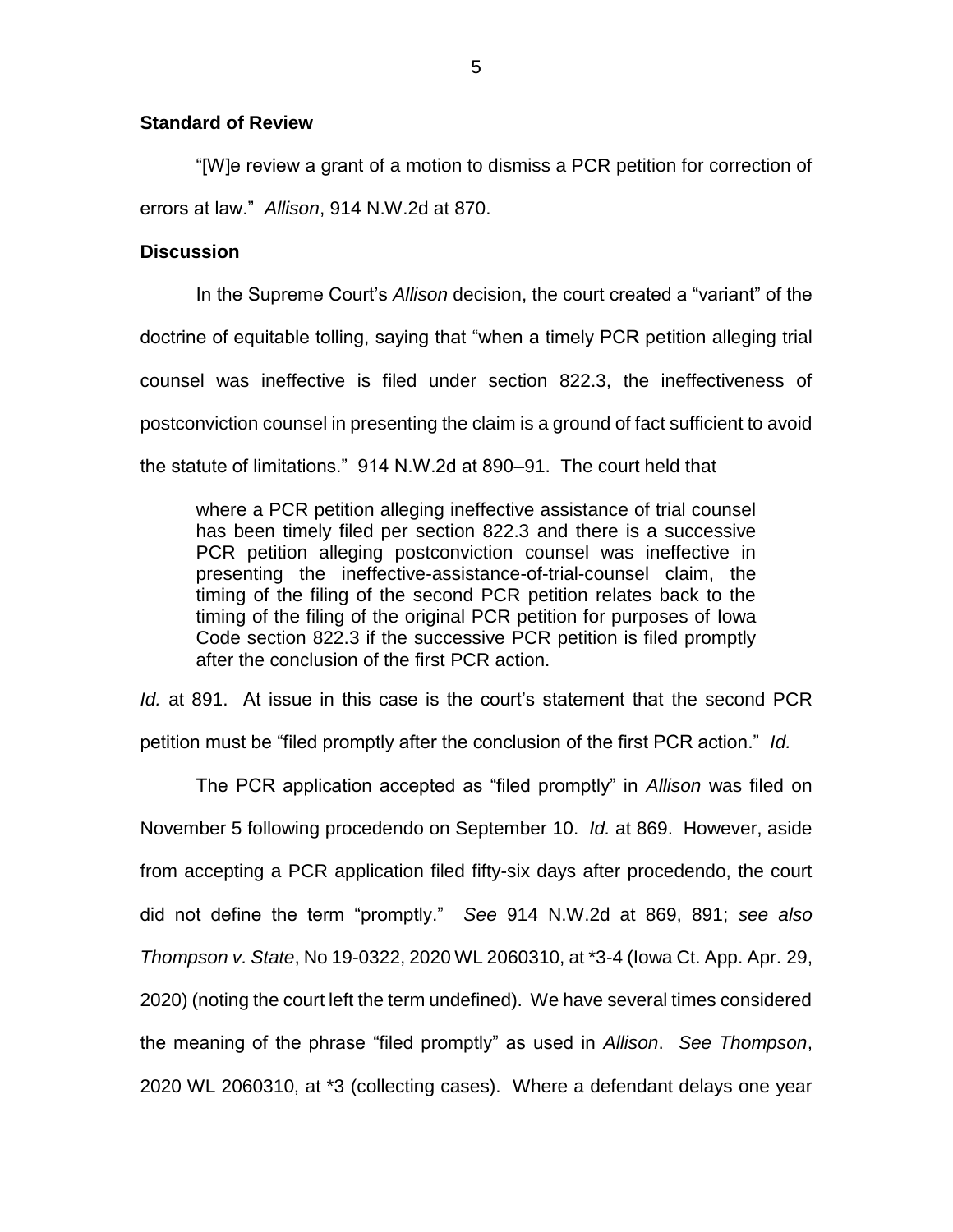or more in filing a PCR application after procedendo issues, we have determined that such a delay precludes the application of *Allison*. *See, e.g.*, *Wright v. State*, No. 19-1090, 2020 WL 4207398, at \*1–2 (Iowa Ct. App. July 22, 2020) (fifteen months); *Fountain v. State*, No. 17-2024, 2019 WL 5424928, at \*3 n.9 (Iowa Ct. App. Oct. 23, 2019) (nearly two years); *Kelly v. State*, No. 17-0382, 2018 WL 3650287, at \*3–4 (Iowa Ct. App. Aug. 1, 2018) (more than fifteen months).

In *Polk v. State*, No. 18-0309, 2019 WL 3945964, at \*1 (Iowa Ct. App. Aug. 21, 2019), we found that a second PCR application was not "filed promptly" within the meaning of *Allison* because it was "nearly six months" after procedendo that the second PCR application was filed. The instant case falls between the "nearly six months" at issue in *Polk* and the fifty-six days at issue in *Allison*.The court below relied on *Polk* in finding Maddox's second PCR application untimely, a finding echoed in the State's appellate brief.

Maddox argues we should find his second PCR application was "filed promptly" because of the holding of *Goode v. State*, 920 N.W.2d 520 (Iowa 2018). He points out that the *Goode* applicant's second PCR application was filed ninety days after the *Goode* decision. We find two issues with this argument.

First, the *Goode* decision resulted from the applicant's appeal of his first PCR proceedings. *See* 920 N.W.2d at 523. Thus, the decision does not assist in defining when a *second* PCR application is filed promptly within the meaning of *Allison*.

Second, although Maddox points out that the *Goode* applicant filed a PCR application ninety days after the date of the opinion, section 822.3 instructs that, "in the event of an appeal," the relevant measuring date for purposes of limitations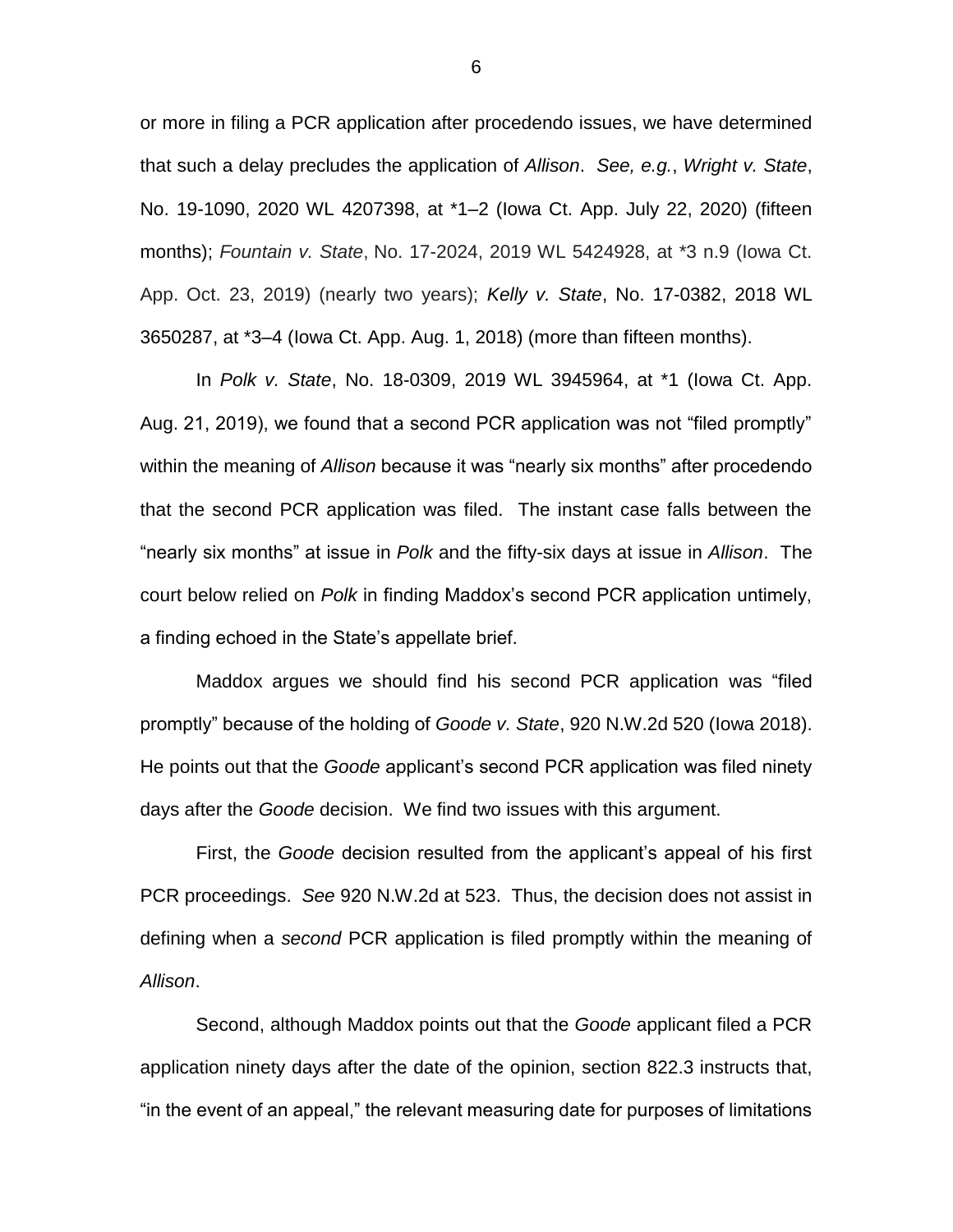period is "the date the writ of procedendo is issued," not the date an appellate court issues an opinion. *See* Iowa Code § 822.3. We, therefore, do not consider the ninety days between the *Goode* decision and Goode's second PCR application to be relevant to our timeliness analysis here.Following the *Goode* decision, procedendo issued on December 20, 2018, and the second PCR application related to that case was filed on February 14, 2019, less than two months later. Because this time period is shorter than the analogous period in *Allison* and because the *Goode* decision arose in a different procedural posture than the instant case, we find neither the *Goode* decision nor the case's subsequent proceedings to be instructive.

We determine that the 121-day delay in Maddox's filing a second PCR application resulted in the application not being "filed promptly" within the meaning of *Allison*. As we have previously noted, "promptly" means "in a prompt manner; at once; immediately, quickly." *Cook v. State*, No. 17-1245, 2019 WL 719163, at \*4 n.6 (Iowa Ct. App. Feb. 20, 2019) (quoting *Promptly*, *Webster's Third New Int'l Dictionary* 1816 (unabr. ed. 2002)); *see also Polk*, 2019 WL 3945964, at \*2 (same).

As the State points out, many common filing deadlines are substantially shorter than 121 days, including those related to appeals from final orders in Iowa district courts, *see* Iowa R. App. P. 6.101(1)(b) (thirty days), and petitions to the United States Supreme Court for a writ of certiorari, *see* U.S. Sup. Ct. R. 13(1) (ninety days). While the delay at issue here is the shortest we have yet had the occasion to consider since *Allison*'s publication, it still far exceeds the length of common filing deadlines. In this case, 121 days elapsed between procedendo and the filing of the relevant PCR application, a period over twice as long as was

7